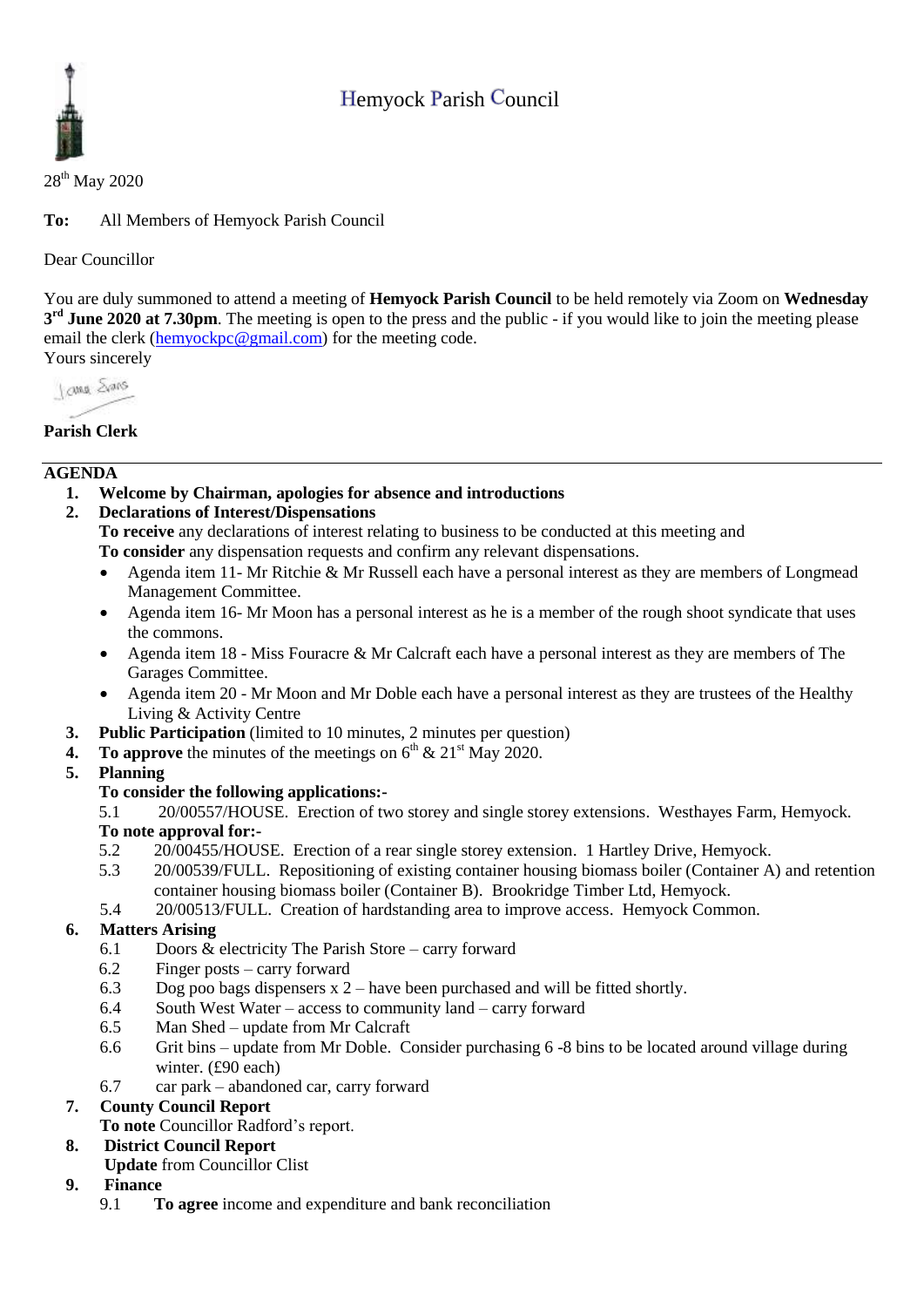## **10. Annual Return**

- 10.1 **To consider and approve** the Statement of Internal Control
- 10.2 **To note the findings and approve** implementation of any recommendations from the Internal Audit Report
- 10.3 **To consider and adopt** the Annual Governance Statement for year ending 31<sup>st</sup> March 2020.
- 10.4 **To consider and adopt** the Accounting Statements for year ending 31<sup>st</sup> March 2020.

## **11. Clerk Update**

**To receive** update from Clerk

# **12. Longmead**

- **To receive** any relevant information
- 12.1 bridge update from Mr Povah
- 12.2 Play Area update from clerk. Consider quotations (if received in time for meeting)
- 12.3 BMX track- carry forward
- 12.4 consider request from Longmead Management group for expenditure for tree works update from Mr Povah.
- 12.5 drains update from clerk.
- 12.6 topping grass update from Mr Doble.

#### **13. Highways**

- **To receive** any relevant information
- 13.1 Station Road pavement update Mr Povah
- 13.2 To note highways meeting 'Doing What Matters'

#### **14. Cemetery**

**To receive** any relevant information

#### **15. Footpaths**

**To receive** any relevant information.

# **16. Commons Management Group CMG**

**To receive** any relevant information

16.1 **To note** planning permission approved for hard standing area at Hemyock Turbary. Update from clerk.

#### **17. Village Maintenance**

**To receive** any relevant information

17.1 **To discuss and agree** additional tasks

#### **18. Garages Youth Project**

**To receive** any relevant information

- **19. Blackdown Hills Parish Network To receive** any relevant information
- **20. Blackdown Healthy Living & Activities Centre**

**To receive** any relevant information

#### **21. Asset Management**

**To receive** any relevant information

**To note** report from surveyor

#### **22. Community Land**

22.1 consider email from Cavanna Hones with regard to confirmation of location of play area and agreement to provide portacabin for onward use.

## **23. Correspondence**

**To note**

- 23.1 CPRE annual report
- 23.2 Countryside voices spring edition
- 23.3 car park MDDC rates to note small business relief applied.
- **24. Public Participation**

#### **25. PR**

**26. Date of Next Council Meeting – Wednesday July 2020 at 7.30pm. (Venue to be confirmed)**